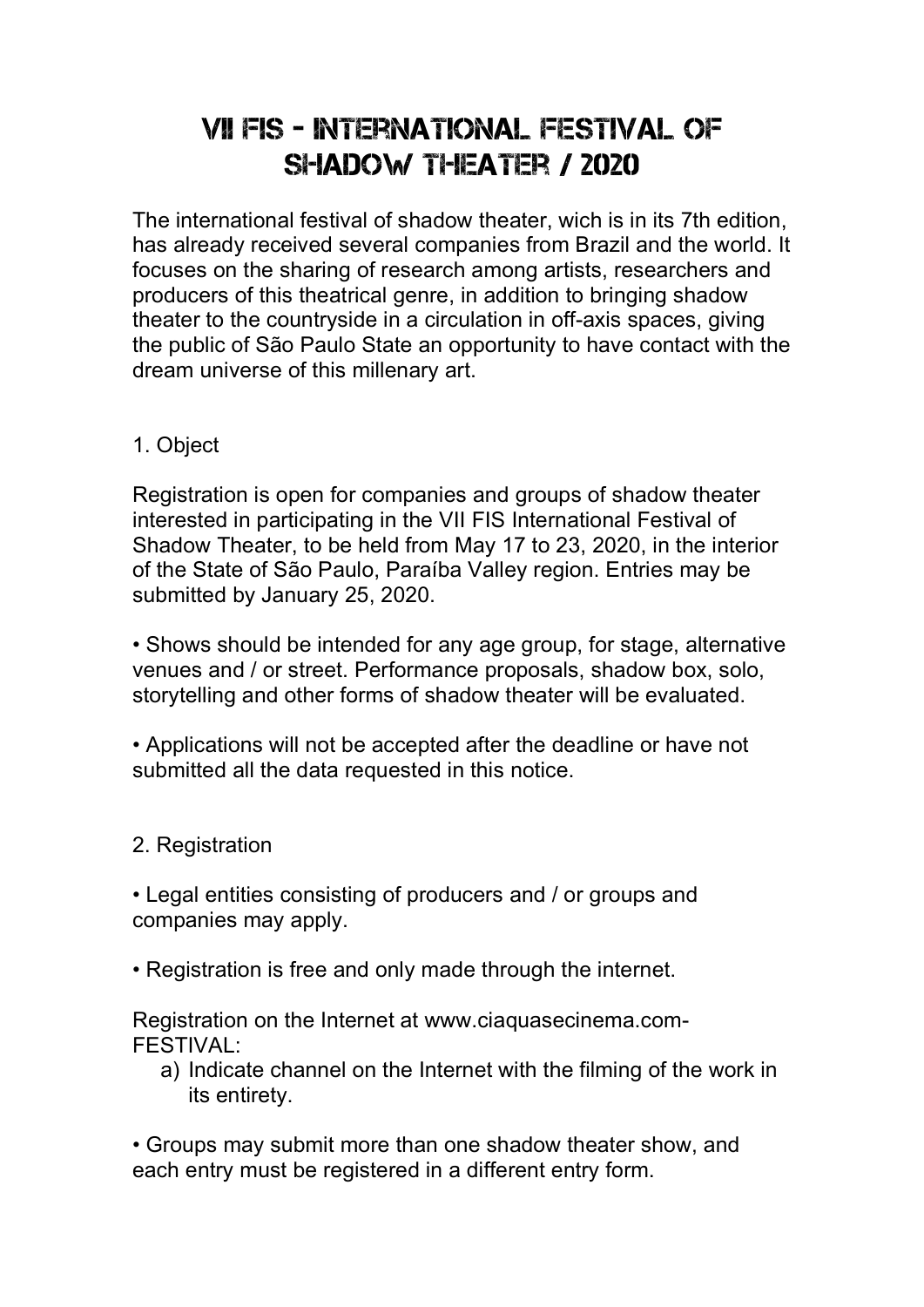• The selection of the shows will be made by the VII FIS / 2020 committee.

The dissemination of the selected shows will be made via e-mail and on the site www.ciaquasecinema.com on February 17, 2020.

• Groups should send training proposals (workshop, workshops) as part of the proposal.

• The performances must be exclusively of shadow theater with continued research by the group, artist or company that must be submitted at the time of registration clipping and curriculum that indicates courses, research, publications and theatrical productions performed in this theatrical area.

3. About the shows

• Shows will take place at predefined locations and times.

• Shows may take place in alternative spaces: schools, streets and sheds.

- There is a need to adapt the show to the festival's partner spaces.
- The fees will be agreed with the Organizing Committee.

SOLE PARAGRAPH: Payments of agreed fees will be made within 30 (thirty) days after the end of the event, upon presentation of invoice.

## 4. Contract

• After the disclosure of the selected shows, the selected groups should send to the following email address

ciaquasecinema@gmail.com, within 5 calendar days, the following documents:

a) Photos of the show (minimum of 3 high resolution photos) please indicate the name of the show, and the photographer;

b) Light map, stage map and technical needs;

c) Group and performance press material;

d) CNPJ that will be issued the invoice;

e) Release of the show and workshop / workshop (counterpart).